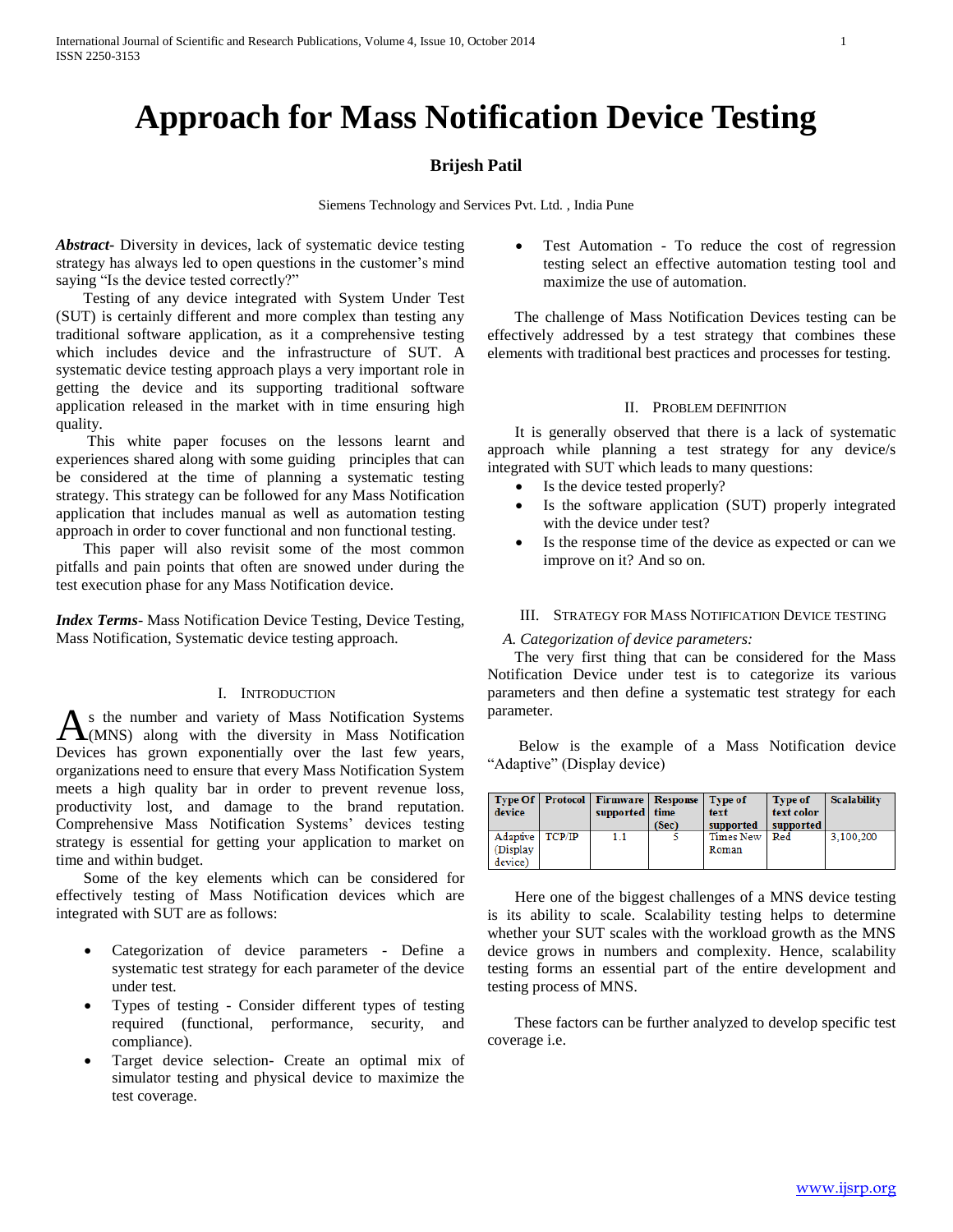| <b>Device</b>                    |                                                                         |
|----------------------------------|-------------------------------------------------------------------------|
| <b>Factors</b>                   | <b>Type of testing</b>                                                  |
| Protocol                         | <b>TCP/IP</b>                                                           |
|                                  | 1. Network security testing                                             |
|                                  | 2. Firewall Testing                                                     |
| Firmware                         | 1. Firmware compatibility testing                                       |
|                                  | 2. Performance testing w.r.t firmware                                   |
| Response time                    | Functional and Non functional time(Performance testing)                 |
| <b>Type of Text</b><br>supported | Functional /compatible testing - to cover various fonts of text         |
| Type of text                     | Functional /compatible testing – to cover various supported text colors |
| color                            |                                                                         |
| supported                        |                                                                         |
| Scalability                      | NFR-Non functional testing                                              |

## *B. Test Approach for Physical device Vs Simulators.*

 Use of simulators can be very effective in the early phase of development life cycle. Better test coverage can be achieved with respect to scalability and response time whereas testing on physical devices is very essential to understand the real time behavior of the device with the integrated software (SUT).

 Below figure explains further how choice between Physical device Vs Simulators can help in planning a better test strategy.



# IV. CHALLENGES WITH REAL DEVICE TESTING AND SIMULATORS

# *A .Challenges with real device testing:*

 Though testing with physical devices is recommended and generally followed, however it is observed that more challenges are encountered in this area. General issues faced while testing with real devices are as below:

|       | <b>Challenges and Recommendation for real device testing</b>     |                                                                                                                                                                                            |  |  |  |
|-------|------------------------------------------------------------------|--------------------------------------------------------------------------------------------------------------------------------------------------------------------------------------------|--|--|--|
| Sr.No | <b>Challenges</b>                                                | Recommendation                                                                                                                                                                             |  |  |  |
|       | Device Configuration<br>complexity                               | Use of Automation scripts for configuration<br>the device; however at the initial phase<br>reference document containing all the<br>configuration information can also be very<br>helpful. |  |  |  |
|       | Network Connectivity issues                                      | General practice is to have an independent<br>test network where the devices and SUT<br>should be configured.                                                                              |  |  |  |
| з     | Third party software<br>dependency for configuring the<br>device | Probably the solution would be to create<br>automation scripts for configuring the third<br>party software; however at the initial phase<br>reference document containing all the          |  |  |  |

*B. Challenges with simulator testing:*

 As discussed, earlier testing with simulators should be done in the early phase of the development life cycle, as simulators can be used to test the basic application functionality,

 General issues faced while testing with simulators are as below:

|       | Challenges and Recommendation while testing with simulators |                                             |  |  |  |  |
|-------|-------------------------------------------------------------|---------------------------------------------|--|--|--|--|
| Sr.No | <b>Challenges</b>                                           | Recommendation                              |  |  |  |  |
|       | SUT knowledge                                               | Gain knowledge by conduction sessions with  |  |  |  |  |
|       |                                                             | domain experts.                             |  |  |  |  |
| 2     | Deep knowledge of device and                                | Conduct Domain knowledge sessions with      |  |  |  |  |
|       | its integration with SUT                                    | System /Software Architect                  |  |  |  |  |
| З     | Features in simulators Vs                                   | Clarity in understanding and expectations   |  |  |  |  |
|       | Features in actual device                                   | from simulators at the same time it should  |  |  |  |  |
|       |                                                             | be clearly communicated to the test team    |  |  |  |  |
| 4     | Communication between                                       | Granular level understanding of             |  |  |  |  |
|       | Simulator and SUT                                           | communication between SUT and actual        |  |  |  |  |
|       |                                                             | device. E.g. Protocols/Fix Parameters/Input |  |  |  |  |
|       |                                                             | and Output format.                          |  |  |  |  |
|       |                                                             |                                             |  |  |  |  |
| 5     | Simulator framework                                         | Well defined logging framework was          |  |  |  |  |
|       |                                                             | developed, which helped in differentiating  |  |  |  |  |
|       |                                                             | the issue coming out from                   |  |  |  |  |
|       |                                                             | Simulators and SUT.                         |  |  |  |  |
|       |                                                             |                                             |  |  |  |  |
|       |                                                             |                                             |  |  |  |  |

# V. REAL TIME TEST DATA

 To understand the MNS device test approach more practically we have used some real time test data, which was collected during the time of test from real MNS device and simulators.

 In the table for real time Mass Notification Device, we had focused on the response time of the single device, where as in the test coverage using simulators the focus was on scalability and on response time.

*A. Results from real time Mass Notification device (Adaptive Display Device):*

| Device type             | Total | <b>Failed</b> | <b>Delivery</b><br>Time(Ms) | <b>Delivery</b><br>Time(Sec) |
|-------------------------|-------|---------------|-----------------------------|------------------------------|
| Adaptive Display Driver |       |               | 3300                        | 33                           |
| Adaptive Display Driver |       |               | 1847                        | 1.847                        |
| Adaptive Display Driver |       |               | 1793                        | 793                          |

*B. Results from Mass Notification device simulator (Adaptive Display Device):*

| Device type             | <b>Total</b> | Failed | <b>Delivery</b><br>Time(Ms) | <b>Delivery</b><br>Time(Sec) |
|-------------------------|--------------|--------|-----------------------------|------------------------------|
| Adaptive Display Driver | 300          |        | 7153                        | 7.153                        |
| Adaptive Display Driver | 300          |        | 8956                        | 8.956                        |
| Adaptive Display Driver | 300          |        | 11000                       |                              |